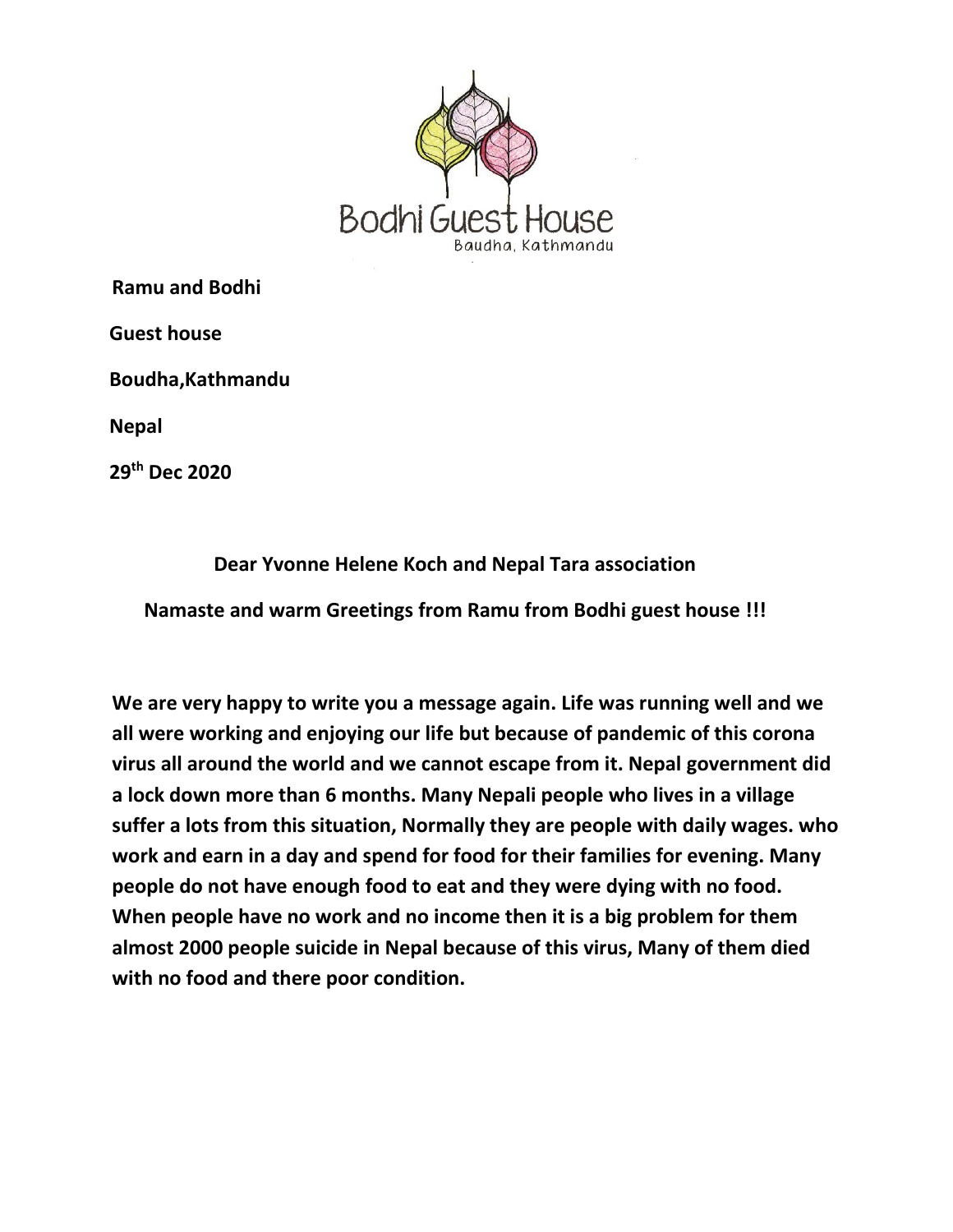

**At the same time we started our smokeless stove project in a remote area called Ghiring where many people cook there food in a typical old wood oven.**

- **1)where they have to use lots of woods to cook food**
- **2)Those stoves took long time to cook food**
- **3)Children's may have many problems because of open fire place**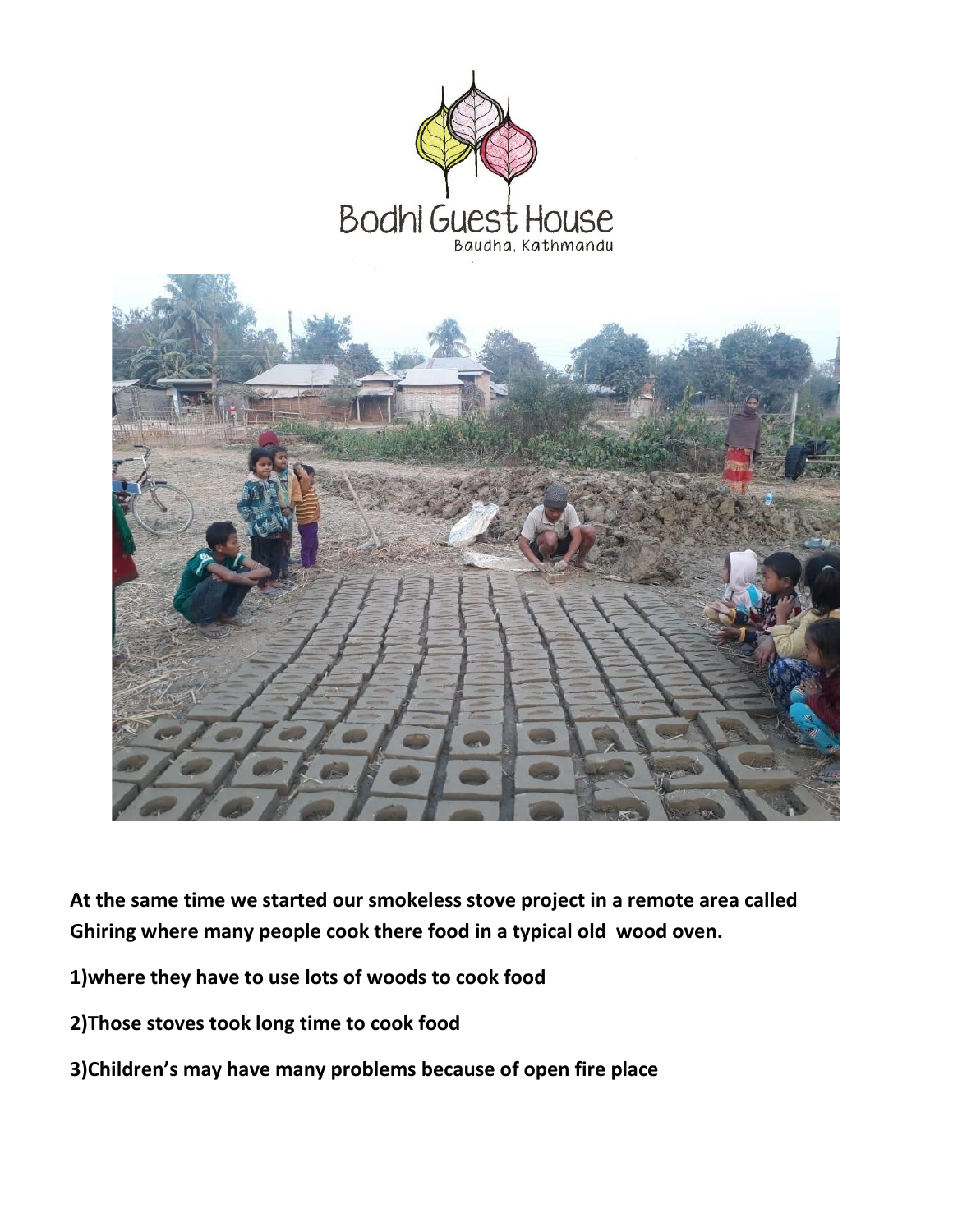

**4)Main problem of this stove is smokes goes all around the house and it damages whole family lungs and eyes.**

**5)More chances to be fire the whole houses.**

**So we decided to help them with smokeless stove which was approved and tested by technicians and engineers which is very efficient, Took less time and consume less firewood.and smoke goes outside the house and no chances to fire the whole house.**

**Smokeless stove in Nepal is very necessary,It helps to protect lungs,Heart ,Skin Eyes ,Imuune system and less woods.**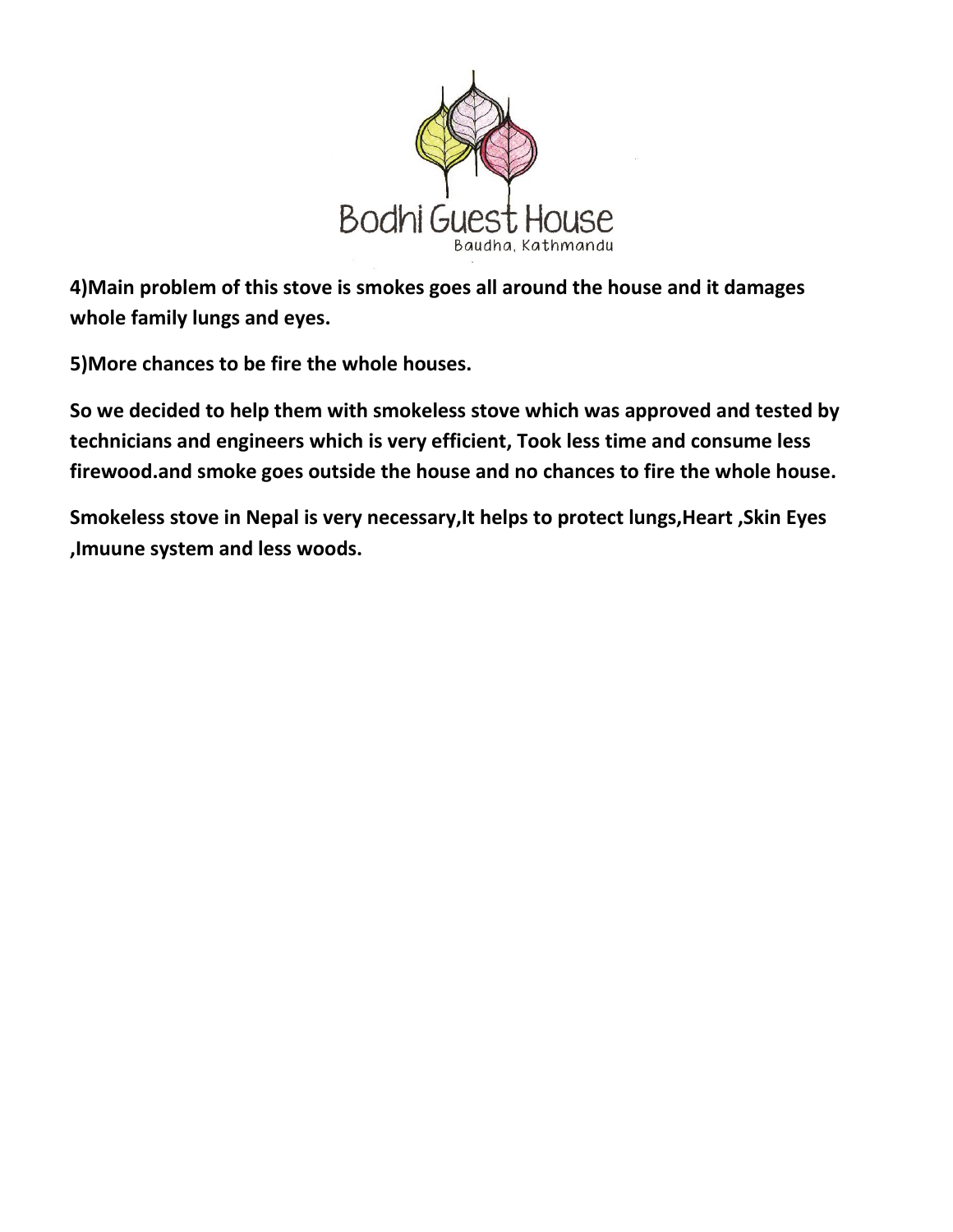



Financial details for 250000(2000 swiss frank)

- 1) Daily wages for 4 labours to make stoves cost Rs 150000
- 2) Bicks ,Tin and clay cost 70000
- 3) Transportation 30000

**Total cost per stove is around 3000rs(30 frank) per stoves.We need to make stoves in one village in the western part of Nepal where there are more dalit**